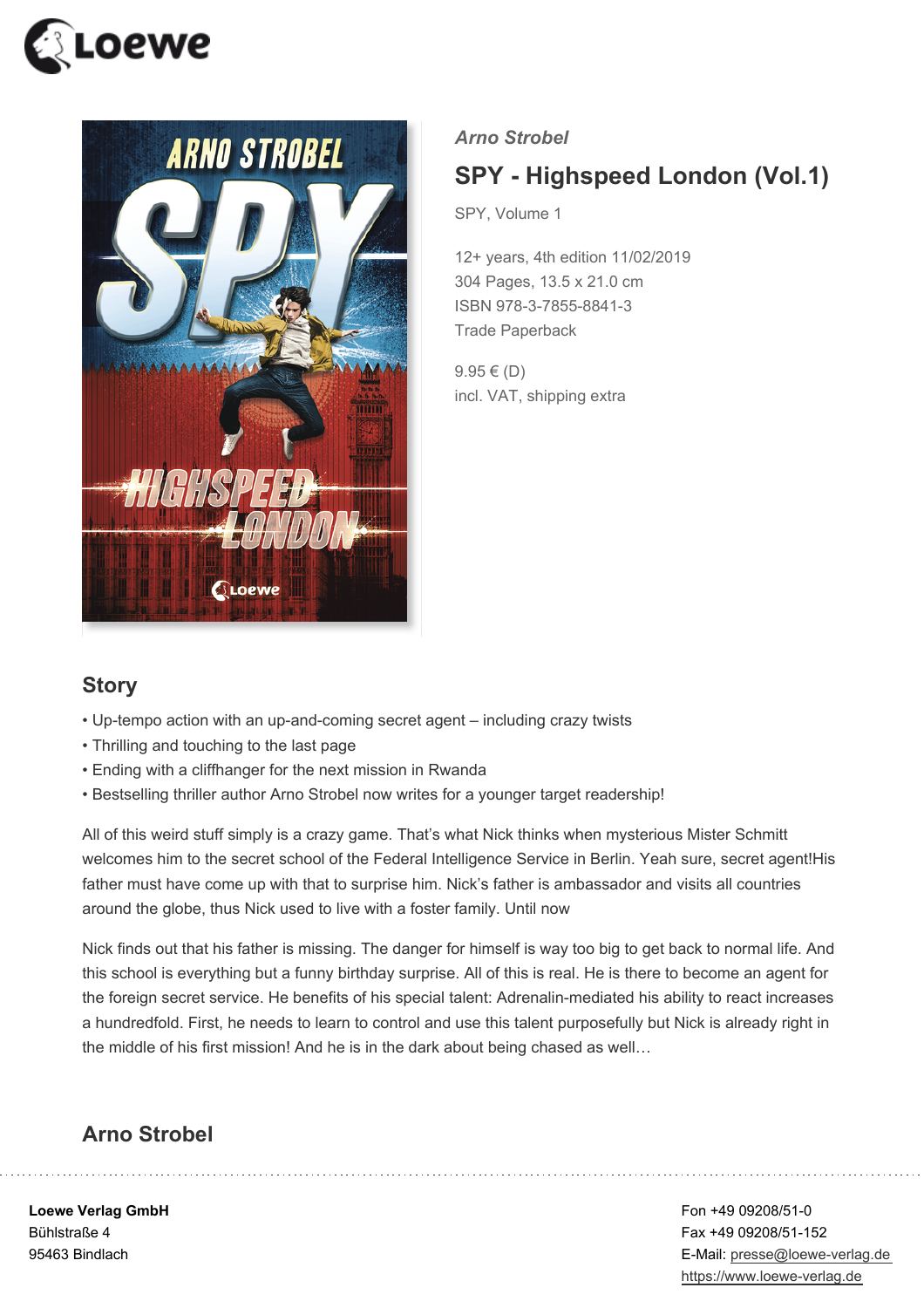

Arno Strobel was born in Saarlouis in 1962, and studied IT before working for a large German bank in Luxemburg. When he was nearly forty, he started writing short stories which he published on internet forums, before tackling his first novel. It took nearly three years, a research trip to Rome and many ups and downs, before he managed to complete it. Then, after failing to find a publisher, he and two friends set up their own publishing house and printed the book themselves.

A few weeks after its appearance, the TV rights were secured by German TV. Since 2010, Arno Strobel has been writing for Fischer Verlag and gaining considerable success with his psychological thrillers for adults, which feature regularly in the bestseller lists and have already been sold under licence to many countries.

### **More titles in this series**



SPY - Hotspot Kinshasa (Vol. 2)



SPY - Operation Himalaya (Vol.3)





Spy - The Lisbon Experiment (Vol. 5)

**Loewe Verlag GmbH** Bühlstraße 4 95463 Bindlach

Fon +49 09208/51-0 Fax +49 09208/51-152 E-Mail: presse@loewe-verlag.de https://www.loewe-verlag.de